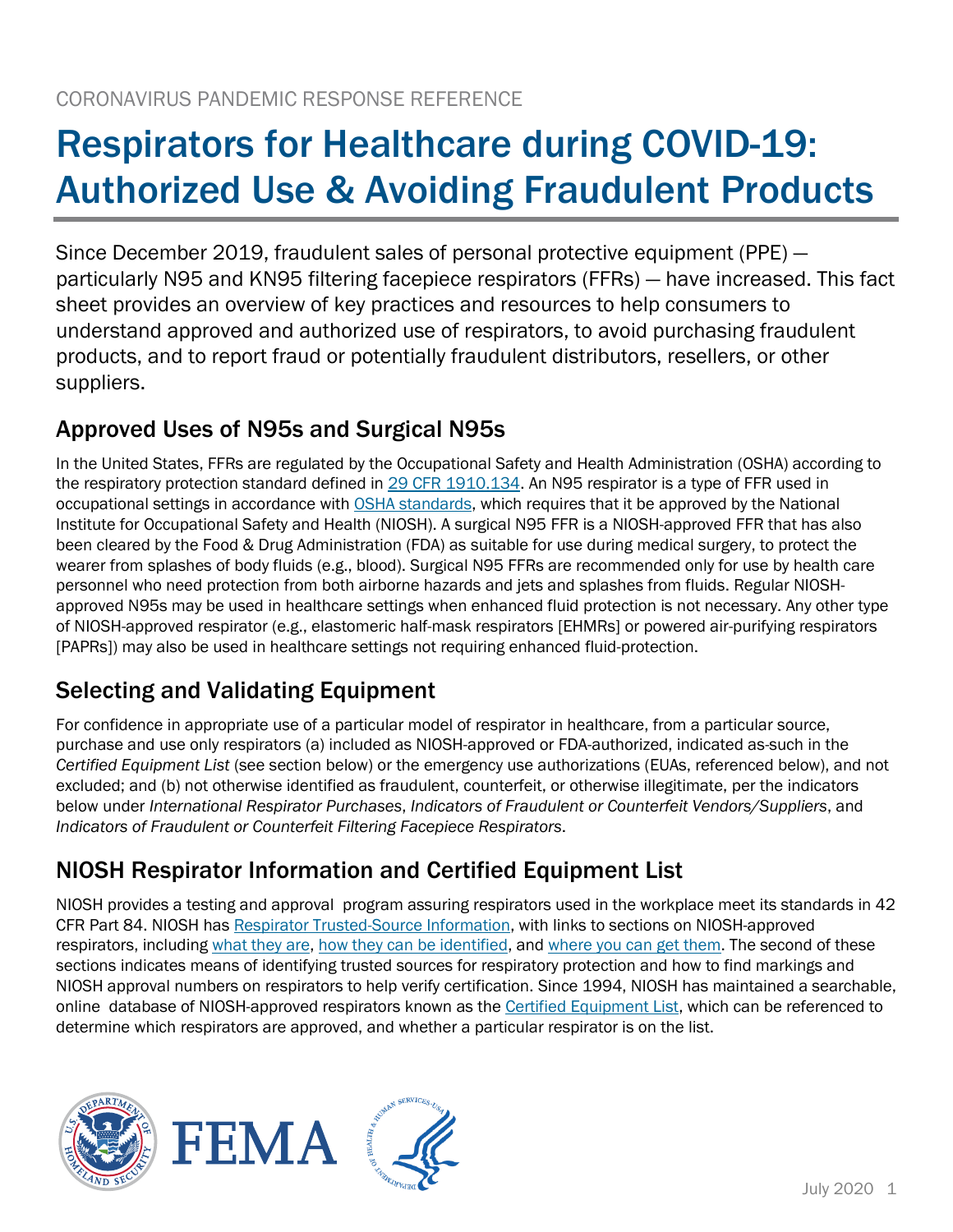To find NIOSH-approved FFRs suitable for use in healthcare settings, select the "Certified Equipment List" and select the appropriate search features. Not all categories need be selected. Skipping the first box and selecting "Particulate Filtering" in the first section, "Filtering Facepiece" in the "Facepiece Type" section, and clicking on "View Results, returns potentially suitable FFRs. To restrict the list to N95s, also select "N95" under "For Protections Against." The list can be further specified by selecting a manufacturer.

If you do not find a particular product in which you are interested on the list and/or have a question about whether it is a legitimate product of the company, has been NIOSH-certified, or is suitable for the purpose, reach out to the manufacturer, not the vendor or supplier. Several manufacturers have COVID-19 hotlines set up to answer questions. Considerations for detecting fraudulent or counterfeit products are addressed in sections below.

### Pandemic: FDA-Authorized Alternatives and OSHA Enforcement

During the COVID-19 pandemic, healthcare workers are often unable to get N95 FFRs because of shortages. During an emergency, the FDA may authorize use of unapproved medical products or unapproved use of approved medical products through issuing an emergency use authorization (EUA), Although NIOSH-approved respirators may ordinarily be used in routine health care, the FDA has issued EUAs for the COVID-19 pandemic for several extensions of the ordinarily approved use, as detailed below. [Emergency Use Authorization](https://www.fda.gov/emergency-preparedness-and-response/mcm-legal-regulatory-and-policy-framework/emergency-use-authorization) provides general EUA information and a [current list of all FDA-issued EUAs](https://www.fda.gov/emergency-preparedness-and-response/mcm-legal-regulatory-and-policy-framework/emergency-use-authorization#covidppe). [Personal Protective Equipment EUAs](https://www.fda.gov/medical-devices/coronavirus-disease-2019-covid-19-emergency-use-authorizations-medical-devices/personal-protective-equipment-euas) provides specific information on EUAs addressing PPE, including N95 FFRs and other respirators, detailed further below. It includes lists of respirators authorized for use during the emergency, as well as respirators that were previously authorized, but are no longer authorized. In addition, OSHA has issued guidance for enforcement of its regulatory authority aimed at extending respirator use capabilities consistent with EUA provisions – also detailed below.

- **EXECT:** NIOSH-Approved Air- Purifying Respirators for Use in Healthcare Settings During Response to the COVID-19 [Public Health Emergency](https://www.fda.gov/media/135763/download) - This EUA authorizes the use of certain NIOSH-approved FFR models as alternatives to N95s for emergency use in healthcare settings by healthcare personnel, which include N99, N100, P95, P99, P100, R95, R99, R100, reusable elastomeric respirators, and PAPRs. It also authorizes use of certain types of FFRs that have been decontaminated using an authorized decontamination system or that are beyond the manufacturer's recommended shelf life (expired), if they are not damaged and if they have been held according to the manufacturer's specified storage conditions.
- **OSHA Enforcement Guidance for Use of Respiratory Protection Equipment Certified under Standards of Other** Countries or Jurisdictions [During the Coronavirus Disease 2019 \(COVID-19\) Pandemic](https://www.osha.gov/memos/2020-04-03/enforcement-guidance-use-respiratory-protection-equipment-certified-under) – This document provides guidance for enforcement discretion to permit use of FFRs "[c]ertified under certain standards of other countries or jurisdictions" according to listed specifications; or, under some circumstances, beyond the manufacturer's recommended shelf life (expired).
- [Imported, Non-NIOSH-Approved Disposable Respirators](https://www.fda.gov/media/136403/download) This EUA authorizes the use of imported, non-NIOSHapproved FFRs, from countries where the devices are evaluated using methods similar to NIOSH, if the respirator model meets specified criteria. A list of authorized respirators is maintained in Exhibit 1: Authorized [Respirators.](https://www.fda.gov/media/136731/download)
- [Non-NIOSH-Approved Disposable Respirators Manufactured in China](https://www.fda.gov/media/136664/download) This EUA authorizes use of imported, non-NIOSH-approved FFRs manufactured in China that meet specified criteria. A list of authorized imported, non-NIOSH-approved respirators manufactured in China is maintained in [Appendix A: Authorized Respirators.](https://www.fda.gov/media/136663/download)

[Frequently Asked Questions \(FAQs\) on the EUAs](https://www.fda.gov/medical-devices/emergency-situations-medical-devices/faqs-euas-non-niosh-approved-respirators-during-covid-19-pandemic#general) for Non-NIOSH Approved Respirators During the COVID-19 Pandemic should be consulted for additional and updated information.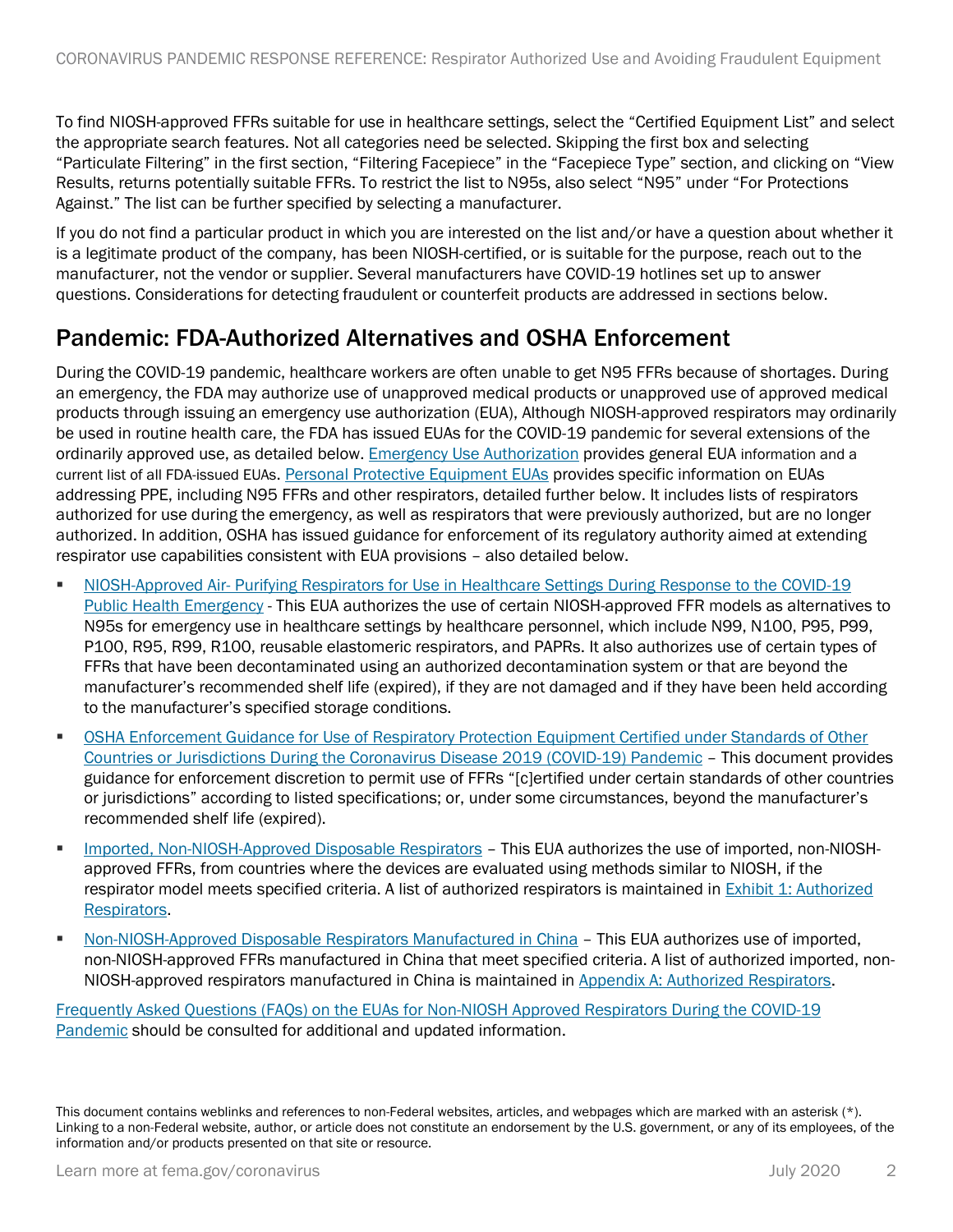NIOSH is conducting testing to assess the filtration of FFRs covered by the EUAs. Ongoing assessments and results are captured here[: NPPTL Respirator Assessments to Support the COVID-19 Response](https://www.cdc.gov/niosh/npptl/respirators/testing/NonNIOSHresults.html) International Assessment Results - Not NIOSH - Approved.

### International Respirator Purchases

[Factors to Consider When Planning to Purchase Respirators from Another Country](https://www.cdc.gov/coronavirus/2019-ncov/hcp/ppe-strategy/international-respirator-purchase.html) provides information on how to avoid common pitfalls when purchasing FFRs from another country, including KN95 FFRs from China. To check whether an FFR has been evaluated by a recognized Chinese or European test laboratory, verify the notifying body and the examination certificate by checking the following resources:

- **•** List of known International Organization for Standardization (ISO)/International Electrotechnical Commission [\(IEC\) 17025 Accredited Test Laboratories in China\\*](https://economie.fgov.be/sites/default/files/Files/Entreprises/laboratories-accredited-by-cnas-for-testing-of-maks.pdf) lists those capable of evaluating FFR performance.
- The European Union (EU) Commission "notified bodies" for PPE in Europe under EU Regulation 2016/425 are listed here: [New Approach Notified and Designated Organizations \(NANDO\) Information System.](https://ec.europa.eu/growth/tools-databases/nando/index.cfm?fuseaction=directive.notifiedbody&dir_id=155501)\* The notified body issues the EU Type-Examination Certificate to the manufacturer; this particular document should be requested and reviewed (a certificate of conformity is not an indication of full certification).
- WARNING 1: Even if a seller provides certificate paperwork, due diligence is still needed to ascertain validity of the paperwork. A review of documents from companies based in China has found a **significant amount of** falsified documentation. While documentation is crucial, it may not be a reliable indicator of the legitimacy of the product. Follow the steps in [Factors to Consider When Planning to Purchase FFRs](https://www.cdc.gov/coronavirus/2019-ncov/hcp/ppe-strategy/international-respirator-purchase.html) from Another Country.
- **WARNING 2:** Many KN95s are manufactured with ear loops instead of head straps. Many people have been unable to achieve an acceptably tight face seal for devices with ear loops and thus such devices will not provide the expected level of protection against COVID-19. KN95 respirators with ear loops are not recommended for use in healthcare settings unless they are a last resort before downgrading protection to a medical facemask or cloth face covering. Be alert to this particular aspect of design and construction when selecting and purchasing KN95s.

If a respirator is not manufactured by a NIOSH approval holder or is not listed in the aforementioned EUAs, it should not be purchased because NIOSH does not have confidence the product would perform as intended. Some known non-compliant or counterfeit respirators are included i[n NPPTL Respirator Assessments to Support the COVID-19](https://www.cdc.gov/niosh/npptl/respirators/testing/NonNIOSHresults.html)  [Response](https://www.cdc.gov/niosh/npptl/respirators/testing/NonNIOSHresults.html) International Assessment Results - Not NIOSH - Approved.

#### Indicators of Fraudulent or Counterfeit Vendors/Suppliers

The [Indicators of Fraudulent 3M Personal Protective Equipment](https://www.team-iha.org/files/non-gated/quality/indicators-of-fraudulent-3m-ppe.aspx) Liaison Information Report, prepared by the FBI and 3M, highlights the following tactics commonly used by criminals:

- **•** Demand up-front payment of all or a substantial portion of the purchase price.
- Claim access to significant inventories of legitimate PPE, larger than appears to be reasonable in light of other available information about the vendor.
- Claim to be able to export product from a country where sources of legitimate PPE from the manufacturer are not available.
- Use legitimate brand/manufacturer names in their domain name, e-mail address, or social media page despite not having any formal corporate relationship with that brand/manufacturer.
- Circulate a manufacturer's technical data sheets, certification documents, or photos of legitimate PPE to lend authenticity.
- Use false approval numbers on counterfeit products.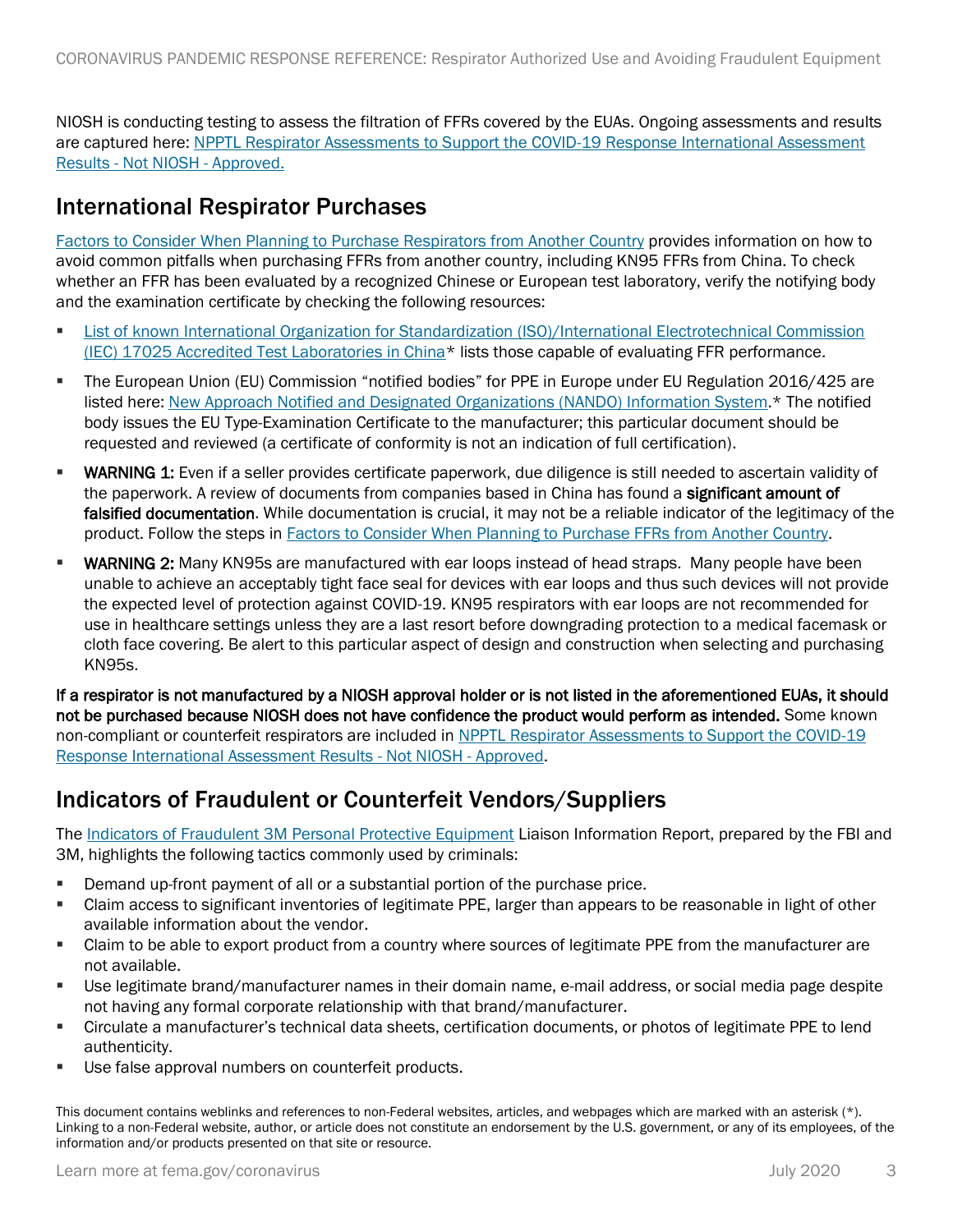**• Omit certification or approval details on the external packaging or markings on PPE.** 

Fraudulent vendors or suppliers may also purport to be a leading manufacturer as part of a scam or may claim to be a distributor of a legitimate manufacturer. Consumers with concerns should contact the manufacturers directly for approved vendors/suppliers. For one example of a manufacturer's resource, 3M has a fraud hotline, 800-426-8688, and website [3M COVID-19 Anti-Fraud, Anti-Price Gouging, and Anti-Counterfeiting Reporting\\*](http://www.go.3m.com/covidfraud) for the US and Canada to help detect fraud and avoid purchasing counterfeit products, as well as th[e 3M Fraudulent Activity, Price Gouging,](https://multimedia.3m.com/mws/media/1803670O/fraudulent-activity-price-gouging-and-counterfeit-products.pdf)  [and Counterfeit Products\\*](https://multimedia.3m.com/mws/media/1803670O/fraudulent-activity-price-gouging-and-counterfeit-products.pdf) fact sheet.

#### Indicators of Fraudulent or Counterfeit Filtering Facepiece Respirators

Counterfeit FFRs are products that are falsely marketed and sold as being approved by applicable regulators and may not be capable of providing appropriate respiratory protection to workers. Of note, a determination of authenticity is challenging to determine by looking at a picture, but it may initially help identify if the product is possibly fraudulent. When NIOSH becomes aware of counterfeit respirators or those misrepresenting NIOSH approval, those examples and common indicators are posted here: [Counterfeit Respirators / Misrepresentation of](https://www.cdc.gov/niosh/npptl/usernotices/counterfeitResp.html)  [NIOSH-Approval.](https://www.cdc.gov/niosh/npptl/usernotices/counterfeitResp.html) Some known non-compliant or counterfeit respirators are included in [NPPTL Respirator](https://www.cdc.gov/niosh/npptl/respirators/testing/NonNIOSHresults.html)  [Assessments to Support the COVID-19 Response](https://www.cdc.gov/niosh/npptl/respirators/testing/NonNIOSHresults.html) International Assessment Results - Not NIOSH - Approved.

#### Price-Gouging

Vendors selling counterfeit FFRs may also be engaged in price gouging in violation of the anti-hoarding provision of the Defense Production Act. 50 USC 4512-13. Therefore, be wary of prices substantially different from ordinary prices; the table below of recent 3M prices may serve as a guide. As a context for price-gouging with respect to market prices for certain FFRs, 3M has not meaningfully changed the price it charges for N95 respirators as a result of the COVID-19 pandemic. The prices of single 3M N95 respirators have recently ranged from \$0.68 to \$3.40, depending on the model. Below is a table from [3M Fraudulent Activity, Price Gouging, and Counterfeit Products.](https://multimedia.3m.com/mws/media/1803670O/fraudulent-activity-price-gouging-and-counterfeit-products.pdf)\*

|                                           | <b>3M Model Number</b> | <b>List Price (USD)</b> |
|-------------------------------------------|------------------------|-------------------------|
| <b>Surgical N95</b><br><b>Respirators</b> | 1804 and 1804S         | \$0.68                  |
|                                           | 1860 and 1860S         | \$1.27                  |
|                                           | $1870+$                | \$1.78                  |
| <b>Standard N95</b>                       | 8210 and 8210 Plus     | $$1.02 - $1.50$         |
| <b>Respirators</b>                        | 8210V                  | $$1.48 - $1.88$         |
|                                           | 8110S                  | $$1.08 - $1.37$         |
|                                           | 8200                   | $$0.63 - $0.80$         |
|                                           | 8511                   | $$2.45 - $3.11$         |
|                                           | 9105 and 9105S         | $$0.64 - $0.81$         |
|                                           | $9210+$                | $$1.40 - $1.78$         |
|                                           | $9211+$                | $$2.68 - $3.40$         |

#### Reporting Fraudulent Activity

If you think you have information about suspicious activity by a vendor/supplier, or believe you were a victim of a scam or attempted fraud, for any incident - including the COVID-19 response - please report it as appropriate in one or more of the following ways:

- U.S. Department of Justice (DOJ) at [National Center for Disaster Fraud Hotline](https://www.justice.gov/coronavirus) Coronavirus Response
	- D Email: [disaster@leo.gov](mailto:disaster@leo.gov)